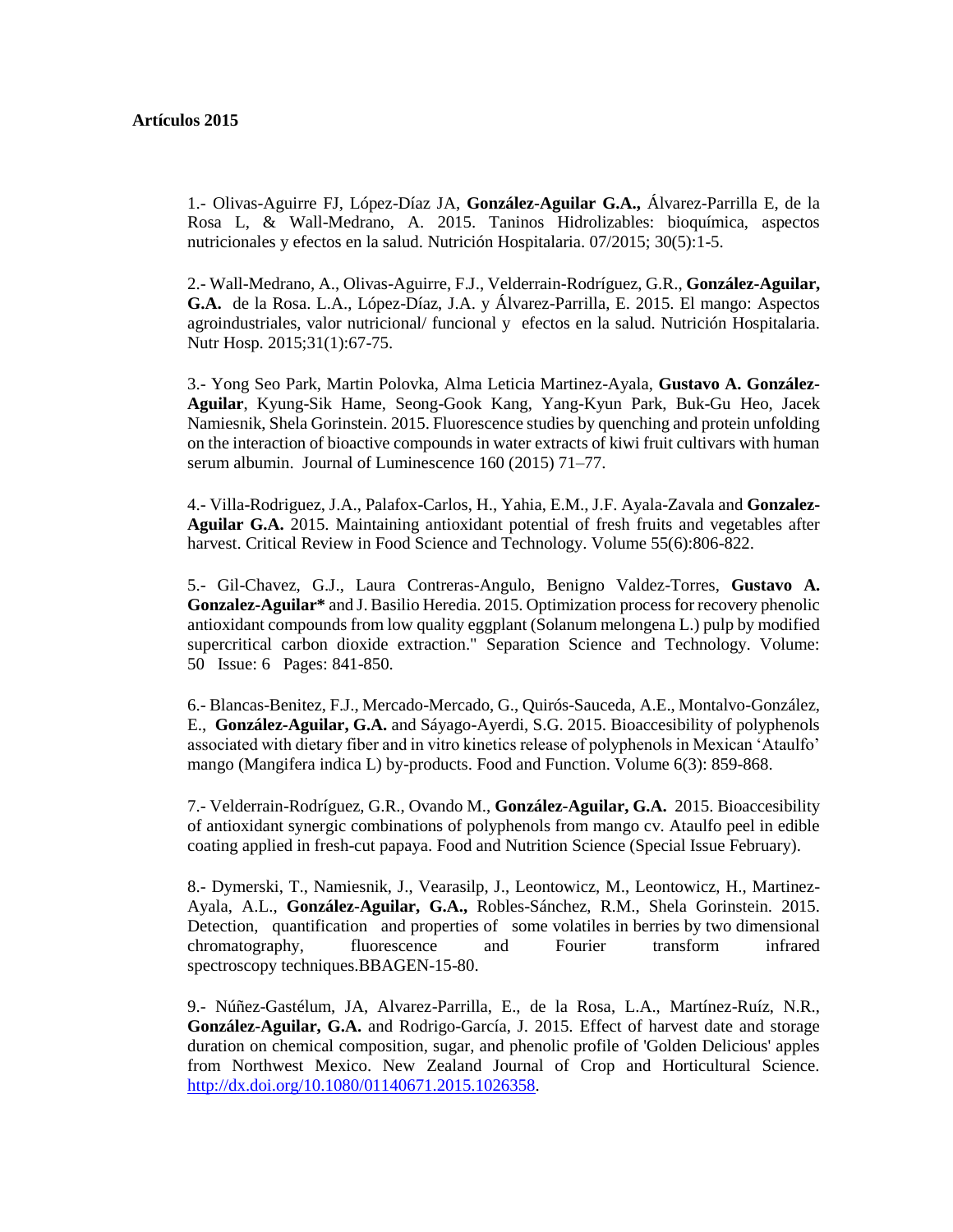10.[-Salinas-Hernández, RM,](http://apps.webofknowledge.com/OneClickSearch.do?product=UA&search_mode=OneClickSearch&excludeEventConfig=ExcludeIfFromFullRecPage&SID=1Ck9Ud4IDvvOdWXJFof&field=AU&value=Salinas-Hernandez,%20RM) **González-Aguilar G.A,** [Tiznado-Hernández, ME.](http://apps.webofknowledge.com/OneClickSearch.do?product=UA&search_mode=OneClickSearch&excludeEventConfig=ExcludeIfFromFullRecPage&SID=1Ck9Ud4IDvvOdWXJFof&field=AU&value=Tiznado-Hernandez,%20ME) 2015. Utilization of physicochemical variables developed from changes in sensory attributes and consumer acceptability to predict the shelf life of fresh-cut mango fruit. Journal of Food Science and Technology-MYSORE Volume: 52(1):63-77. DOI: 10.1007/s13197-013-0992- 0.

11.- Amaya-Villalva, MF, **González-Aguilar G.A.**, Rouzaud-Sandez, O., Gorinstein, S., Astiazaran-Garcia, H., Robles-Sanchez, M. 2015. Obesity-related indicators and their relationship with serum antioxidant activity levels in Mexican adults. NUTRICION HOSPITALARIA. Volume 31(5):1989-1995. DOI: 10.3305/nh.2015.31.5.8524

12.- Duarte-Sierra, A., Aispuro-Hernández, E., Vargas-Arispuro, I., Islas-Osuna, M.A., **González-Aguilar G.A**. and M.A. Martínez-Téllez. 2015. Quality and PR gene expression of table grapes treated with ozone and sulfur dioxide to control fungal decay. Journal of the Science of Food and Agriculture 06/2015; DOI:10.1002/jsfa.7312

13.- Camelo-Méndez, G.A., Ferruzzi, M.G., González-Aguilar, G.A., Bello-Pérez, L.A. 2015. Carbohydrate and Phytochemical Digestibility in Pasta. Food Engineering Reviews 01/2015; DOI:10.1007/s12393-015-9117-z

14.- Urias-Lugo. D., **González-Aguilar G.A**., Valdez-Torres, B., Muy-Rangel, M.D., Serna-Saldívar, S. and Basilio-Heredia. B. 2015. Physical, nutrimental and antioxidant properties of native and elite blue maize hybrids (Zea mays L.) (In Review).

15.-. Rodríguez-García, I., Silva-Espinoza B.A., Ortega-Ramírez, L.A., Leyva, J.M., Siddiqui, MD. W, Cruz-Valenzuela, M.R., **González-Aguilar G.A**. and J. F. Ayala-Zavala. 2015. Oregano Essential Oil as an Antimicrobial and Antioxidant Additive in Food Products. Critical Review in Food Science and Technology. (In press).

16.- Agama-Acevedo E.; Sañudo-Barajas J.A., Vélez de la Rocha R., **González-Aguilar G.A**.; Bello-Peréz L.A. 2015. Potential of Plantain Peels Flour (musa paradisiaca l.) as a Source of Dietary Fiber and Antioxidant Compounds. Journal of Food (CYTA) (In press).

17.- Mercado-Mercado, G., Blancas-Benitez, F.J., Montalvo-González, E., Valderrain-Rodríguez, G.R., **González-Aguilar G.A**., Sáyago-Ayerdi1, S. 2015. Bioaccessibility of polyphenols released and associated to dietary fibre in calyces and decoction residues of Roselle (Hibiscus sabdariffa L.). Journal of Functional Foods (In press).

Book Chapters

1.- Alvarez, M.V., Moreira, M.R., Roura, S.I., Ayala-Zavala, J.F. and **González-Aguilar G.A**. 2015. Using natural antimicrobials to enhance the safety and quality of fresh and processed fruits and vegetables: types of antimicrobials. Chapter 13. Handbook of Natural